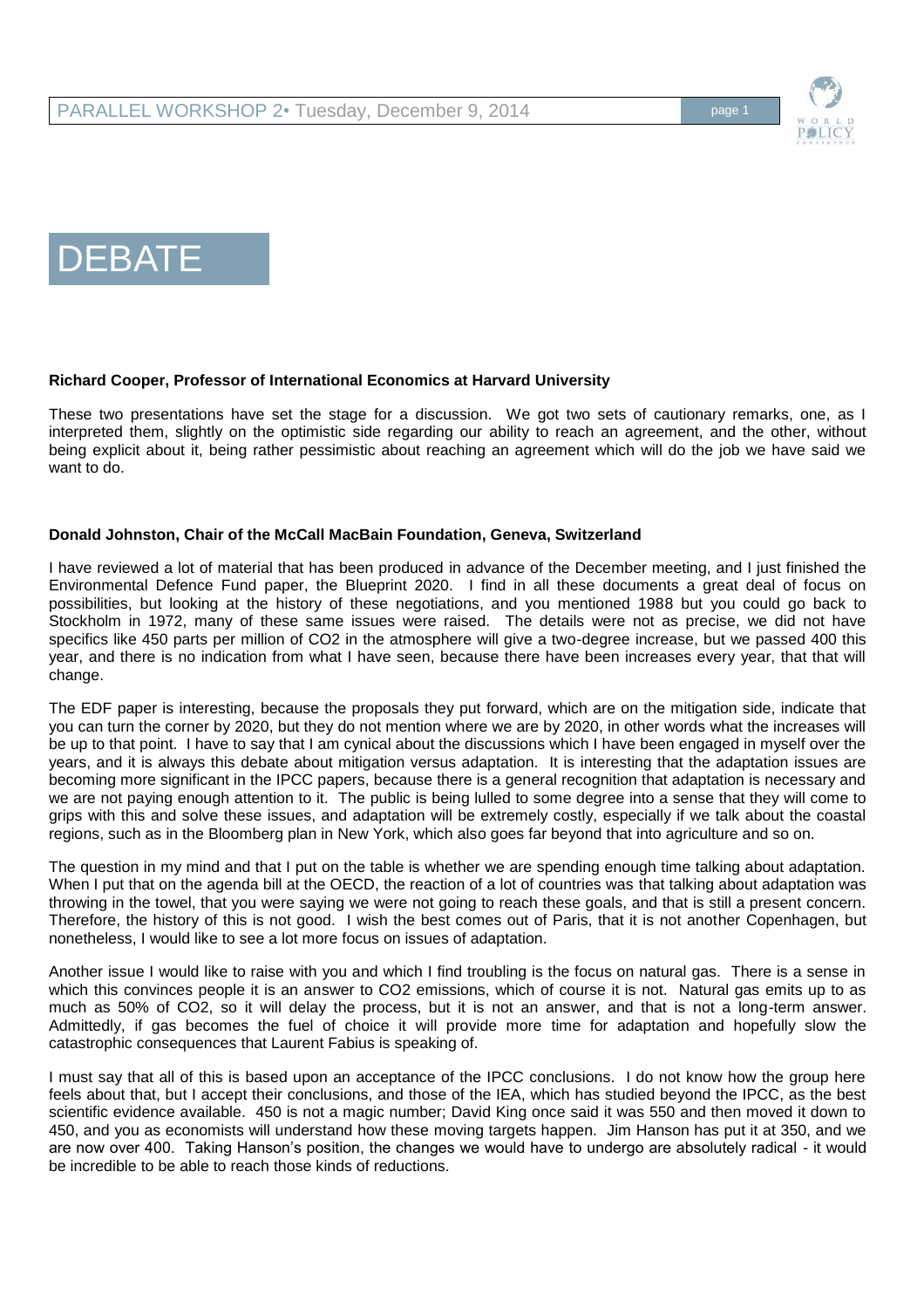

Therefore, we will go on with this debate about mitigation on the one hand and adaptation on the other, and I would like to see much more accent placed on adaptation. There is no Plan B, as Fabius said, there is no Planet B; the only Plan B that we can have is adaptation, to ensure that we are able to survive the catastrophic consequences that are predicted by the IPCC and others.

## **Richard Cooper, Professor of International Economics at Harvard University**

There is an alternative, but it is not yet called Plan B. It is called geoengineering, and we may want to touch on that.

## **Tatsuo Masuda, Professor, Nagoya University**

I have one comment for Don. Natural gas seems a good option; it is not eternal, but we need natural gas to buy time to implement new technologies and to change the mind-set of policymakers. Therefore, natural gas definitely holds the key for at least two decades from now. I will make one comment about the two-degree target. It is treated like the Bible, untouchable, but many scientists, including myself, believe that it is not achievable at all. It is too late for us to achieve the two degree target, and pretending that it could be achieved is a deceptive option on the part of policymakers and others. Why not be more realistic and slightly shift the target to 2.5 to make it more possible to reach that target, rather than saying that two degrees is achievable and at the end of the day everybody failing? That is a real catastrophe. Therefore, we have to be realistic and do everything we can do, but do not tell people something we cannot achieve.

## **Richard Cooper, Professor of International Economics at Harvard University**

Having followed the literature over the last couple of decades, I am struck by how much uncertainty is emphasised in the IPCC reports, particularly in the scientific reports, and how that is translated into hard numbers like two degrees centigrade or 450 parts per million. The scientists, as I understand it, have the same degree of uncertainty about the sensitivity of the climate to greenhouse gas emissions as they had 20 years ago, that is, a doubling of CO2 equivalent will produce temperature increases ranging from 1.5 to 4.5 degrees centigrade, but somehow the two degrees is translated into 450ppm. The people who write our senior politicians' speeches apparently do not like uncertainty and eliminate it in the speeches, and the speeches are adopted as at least declaratory policy, if not real policy. Am I right in thinking that this climate sensitivity is still very uncertain?

## **Lee Seung-Hoon, Professor emeritus, Seoul University**

I pretend to be a scientist; I am a historian but a scientist by training. My feeling comes from many scientists working in this area. There is a politics among scientists, where they like to take certain positions, as otherwise their roles would not be justified, so sometimes they take the position of believer in two degrees while others do not respect it. However, the truth is somewhere in between, and we have to be very humble about the limitations of our knowledge to grasp these huge methodological effects. It may be better to take the safer course, but if the target is not achievable, why do we pretend to stick to that?

## **William Ramsay, Senior Advisor of the Center for Energy, Ifri**

It is hard to convey that uncertainty. Reading the IPCC reports, they are very careful about degrees of uncertainty, and you heard me say in my presentation that, even if you stay inside that 2,000 gigatonne budget, you only a 50% chance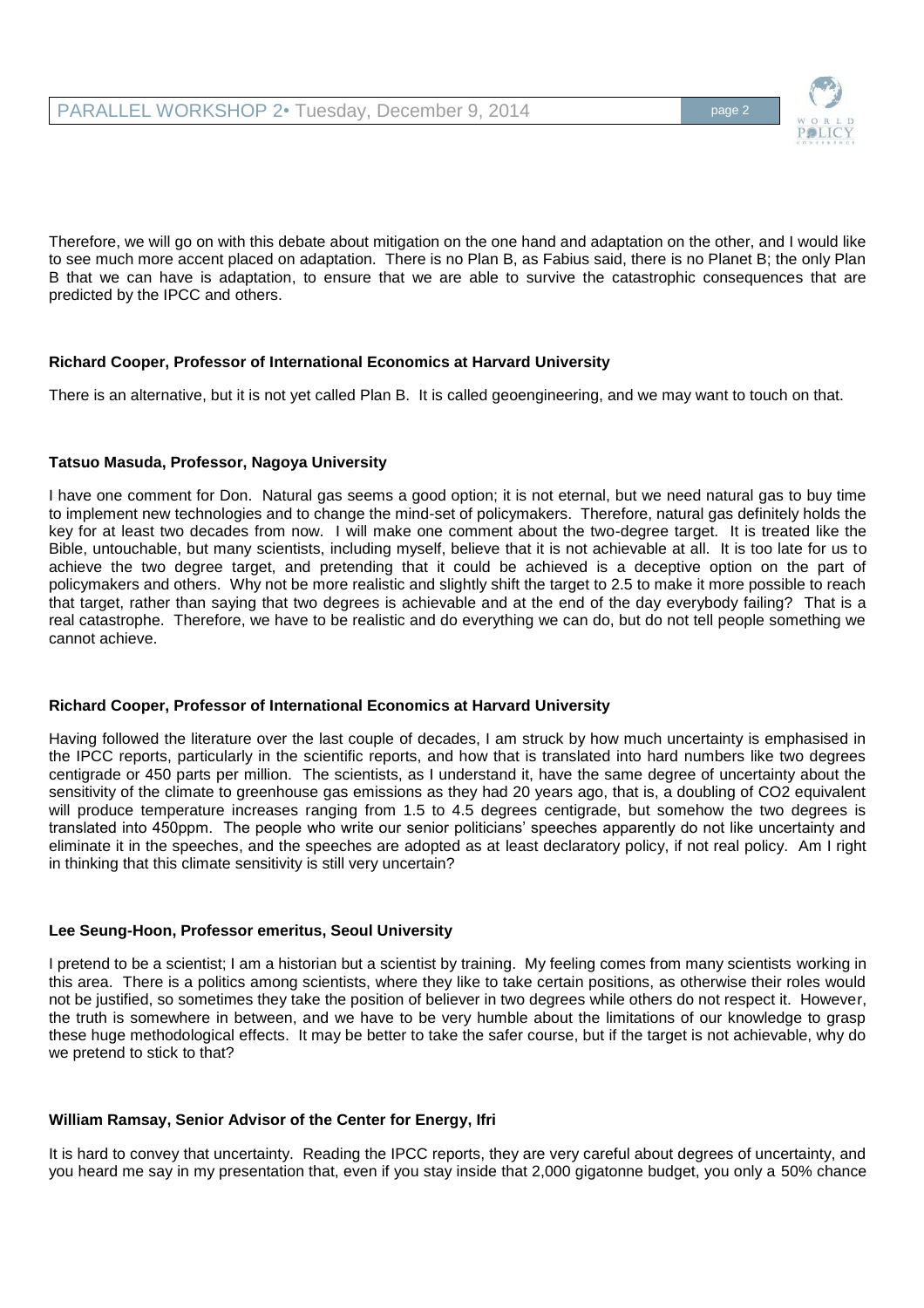

of reaching two degrees; we do not really know. We in the IEA have been a little reluctant to take the step of saying we can no longer reach this two-degree target because you provide politicians the opportunity to kick the can down the road. We will never make the hard decisions that have to be made now to get somewhere near these targets if we do not make them now, and if we start the public talking about adaptation in 2075 or 2090, that is great for politicians; they thank you, and then we just drop the issue.

Regarding the gas issue, gas happened because of USD15 a million BTU gas. It is just out there. It is not a question of whether we like it or not. It is probably a carbon fossil fuel bridge too far. The US thanks their luck for it and they get all kinds of benefits from it, and if the Chinese get into theirs, gas will go even further. We have to deal with that, because it has benefits, but we should not view that as providing more time, because we are not using the time we have.

## **Richard Cooper, Professor of International Economics at Harvard University**

However, it is not the IEA's job to keep politicians' feet to the fire. It is the IEA's job to tell them a straight story. It can be an if-then story - if they are serious about wanting to reach two degrees, here are the things that have to be achieved, but it is not the IEA's job to keep politicians' feet to the fire. That is my own view. It is an analytical organisation.

## **William Ramsay, Senior Advisor of the Center for Energy, Ifri**

It was not the IEA's intent, or its purpose or action, to do that, and it was not the IEA's business to get into adaptation. The IEA's business is to say, 'If you do not do something, you will never hit this target,' and that has not been done yet. That is an analytical observation.

## **Anil Razdan, Former Power Secretary of India**

This debate on adaptation and mitigation which is surfacing now has in fact been pushed across by the leastdeveloped countries and developing countries for most of a decade now, but somehow it has been swept under the carpet. The main question today is affordability, because, when you talk about the MDGs, it is about poverty alleviation, and energy growth is a key lever for that. Whether the developed world likes it or not, I feel the focus of the negotiations will go back to the Kyoto obligations, and I do not think the developing world is yet in a mood to get into the same bracket as the developed world.

A key question has been that, while we know what the low-carbon technologies are, who will foot the bill for them, and that is the second part of the important negotiations to which my colleague just referred. Here I think the fear, or the apprehension, in many developing countries is that, the new renewables - other than large hydro, which is not being done today because of severe environmental concerns about submergence of displacement of populations - are solar and wind and some hybrid systems, and most importantly, energy efficiency has been the most neutral intervention. The question is this. What about the IPRs? We need to fund the change in energy availability through a mechanism which is equitable, if we think climate change is a global concern, which it is. I do not think any developing country wants to proceed on a path of self-destruction, but they want to provide energy, and the fact remains that, if we do go for solar and wind, most of the IPRs are in the developed countries.

Manufacturing capability is shifting to China and this part of the world, but the cost of power today, ultimately, is twice as much as for coal or other forms of available power, and, most importantly, the capacity factors continue to be quite low. The land requirement is also quite high if we are going for large-scale solar, and land is, again, a very precious resources in developing countries and also in the least-developed countries. Added to that there is the role of water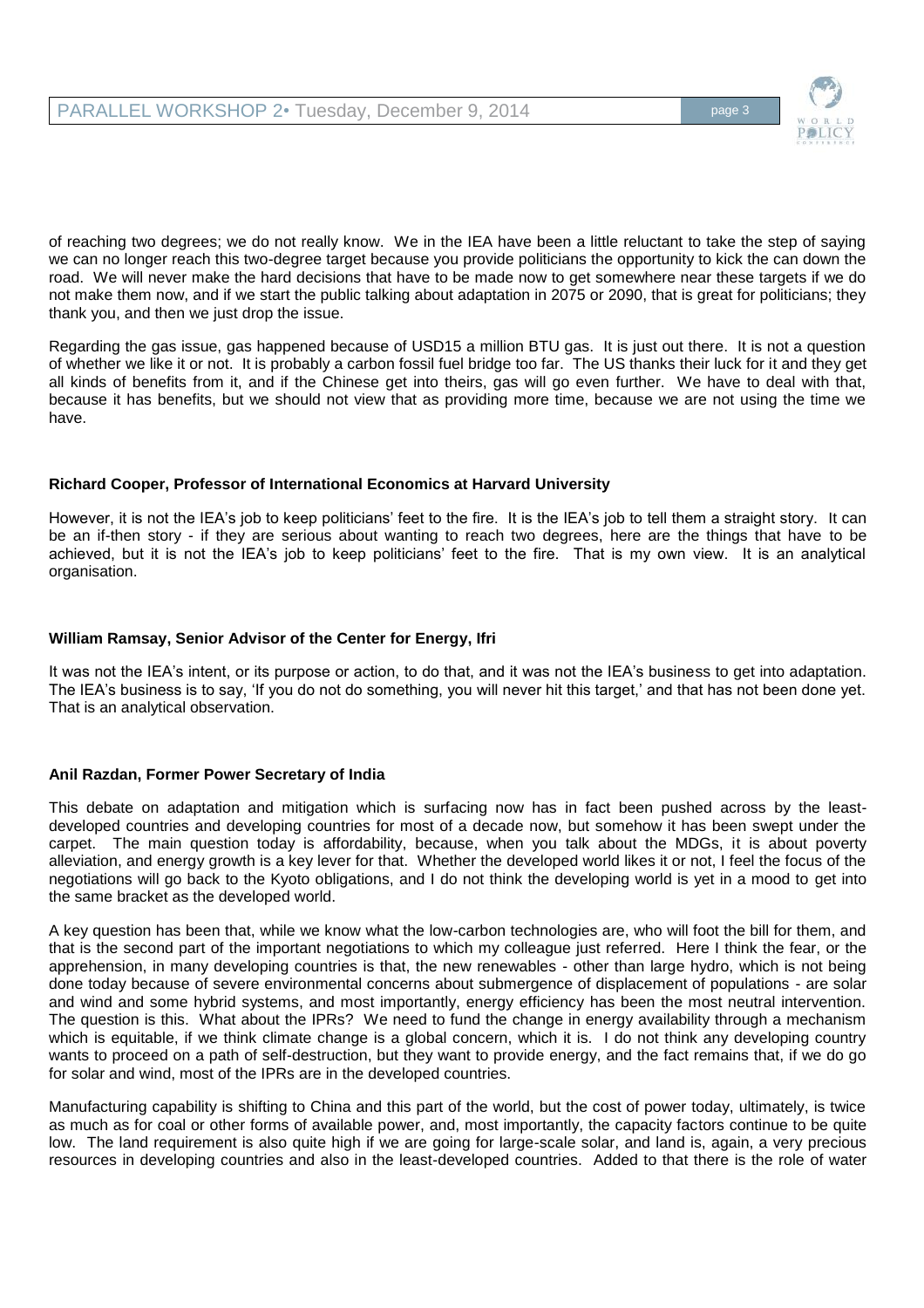

ingress into a lot of coastal areas, meaning that land pressure will increase even further because this population will move upward, meaning less land for agriculture. Where will the land for so much solar installation come from?

Ultimately, I think we have to pay attention to adaptation immediately, as otherwise the poor of the world will get poorer. Secondly, on mitigation, we have to find the finances to fix it if we want today's energy installations to change from fossil fuel to non-fossil fuel sources. Regarding gas, in the past we have thought it was a clean fuel, but it continues to be a rich man's fuel, and one of the latest papers given by the ADB also gives a very high figure for methane emissions in gas production. It says that the Association of Oil and Gas Producers and the Society of Petroleum Engineers have calculated that the global average emission ratio for gas production is about 130 to 140 tonnes of CO2 equivalent for every 1,000 tonnes of production, which is more than for any other electricity fuel except oil and coal, so it is not all that clean, taking the lifetime calculation for this commodity.

Regarding nuclear, which India and some other countries have also been pursuing, when you take into account all the CO2 involved in the mining, the processing, decommissioning and other things, it is not a very clean source, as we deem it to be at the moment. We have to shift the focus on financing sooner than we think, because that is actually the crunch, and I feel that will be the point of disagreement in Lima and probably also in Paris.

#### **Richard Cooper, Professor of International Economics at Harvard University**

I will give my own pessimistic view about the COP process we are involved in. I do not see how 193 countries with a huge diversity of interests can reach a meaningful agreement - the word 'meaningful' is important - by a process of consensus. The UN processes of decision-making for a hard agreement, a meaningful agreement, are just impossible. My own sympathies, for what they are worth, actually lie with the developing countries, not on the financing part but on the proposition that we are not willing to compromise our development in the name of climate change. Therefore, if I were in Beijing, New Delhi or any other such capital, I think I would take a hard-nosed view, not so much on the financing, because I think to some extent that is a red herring. I have watched all sorts of negotiations over the years on many subjects, and financing is always the number one issue for developing countries, so I have become a little cynical about that.

A negotiation based on quantitative targets, which these negotiations have been, is a fundamental error, and if we want to have any chance of success, we have to shift the debate from targets to actions and get agreement on actions, which of course could vary from country to country if people keep the objective in mind. Developing countries could take a serious of actions which do not compromise their development and that would nevertheless help mitigate climate change.

Regarding the question of solar and wind, at the end of the day solar is the answer, but the end of the day is a long time into the future. The problem with solar and wind is that they are intermittent, and we need base load capacity to fill in or, what is loosely called batteries, we need storage. A lot of technical work is being done in my community on the storage issue, and I am enough of a technological optimist to believe that problem will be solved within the next couple of decades, but it will probably take a couple of decades to solve it on a commercially viable scale. However, in the meantime we need base load; we need nuclear, gas or coal to provide the base load capacity for the next several decades while we bring wind and solar, intermittent sources of energy, online, so a lot of patience is required.

Regarding the question of adaptation, my non-scientific observation is that with the exception, perhaps, of a few bacteria and a few insects, homo sapiens is the most adaptive of species. We have demonstrated a capacity to adapt ourselves to all kinds of environments in the general sense of the term, and I have no doubt we will be able to adapt provided changes come gradually rather than abruptly. That seems to be the case so far with climate change, so a lot of adaptation will take place. Adaptation is local, because the disturbances are largely local, leaving aside sea level rise, and there is still a question of how it is financed, but that can be handled in the normal aid and resource transfer process which we have developed over the last 40 or 50 years.